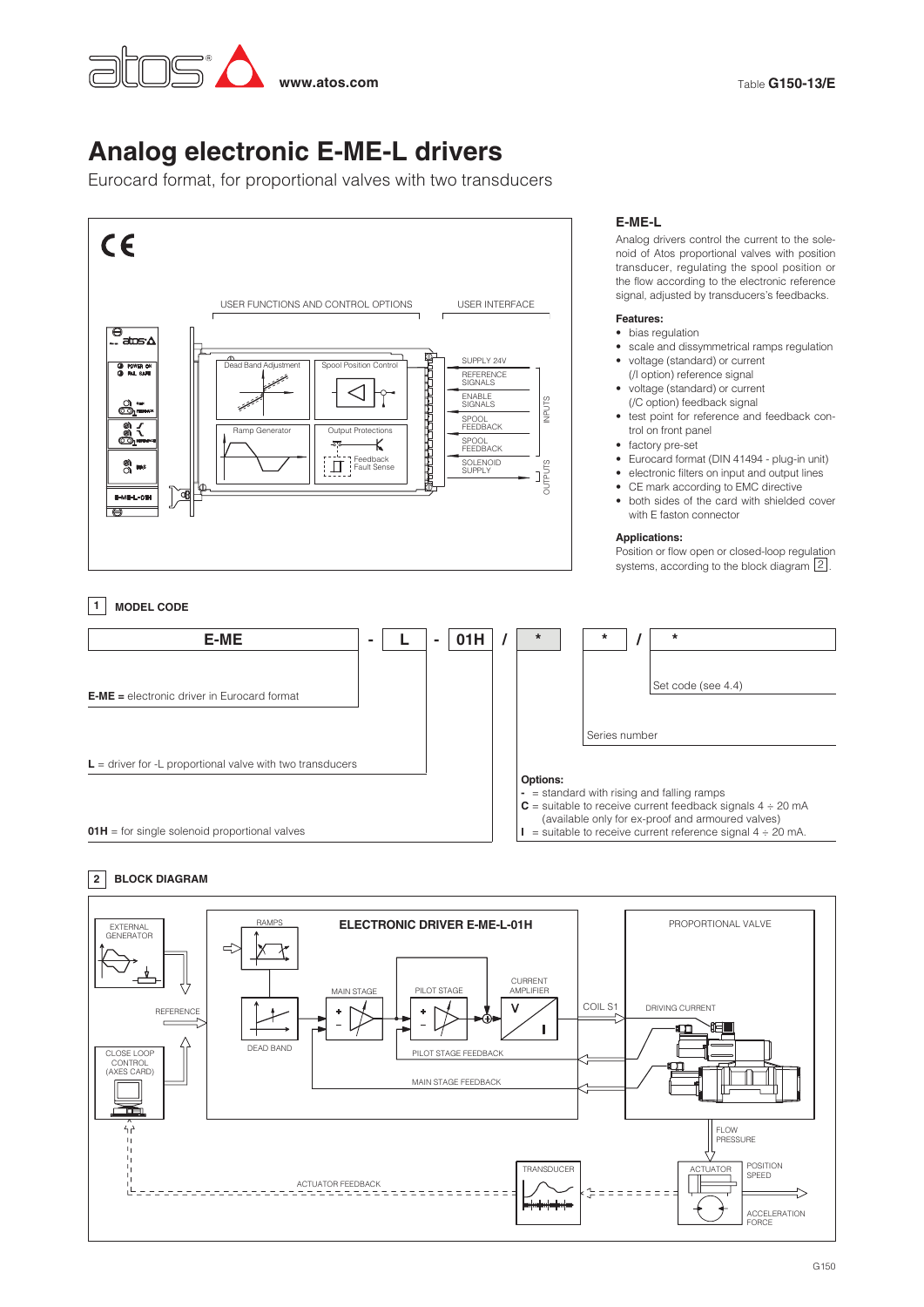## **3 MAIN CHARACTERISTICS**

| Power supply (see 4.1)<br>Contatcts:<br>positive 2a, 2c; negative 4a, 4c (see $\boxed{11}$ ) | Nominal: +24 Vpc<br>Rectified and filtered: $V_{RMS} = 21 \div 33$ VMAX (ripple max 10 % VPP)                                                                                                                                                                                      |
|----------------------------------------------------------------------------------------------|------------------------------------------------------------------------------------------------------------------------------------------------------------------------------------------------------------------------------------------------------------------------------------|
| Max power consumption                                                                        | 50 W                                                                                                                                                                                                                                                                               |
| Current supplied to solenoid                                                                 | IMAX = 3,3 A square wave PWM type (for ex-proof valves $\text{IMAX} = 2.5 \text{ A}$ )                                                                                                                                                                                             |
| Nominal reference signal, factory preset                                                     | $F-MF-L-01H$ :<br>0 ÷ 10V at contact 12c (GND on 16a) or ±10 V at contact 12c (GND on 8a or 16c)<br>$4 \div 20$ mA at contact 12c (+) and 8a (-)<br>for option /I:                                                                                                                 |
| Reference signal variation range<br>(internal scale adjust option)                           | $\pm$ 10 V (SW pos. 1) and $\pm$ 5 V (SW pos. 2)<br>$0 \div 10$ V ( $0 \div 5$ V) for valves with one external position (DPZO-L-5*, LIQZO-L-**2)                                                                                                                                   |
| Spool feedback signal (connector T2)                                                         | ±5 V maximum range, real output value depends by spool stroke of the controlled valve                                                                                                                                                                                              |
| Input signal impedence                                                                       | Voltage Ri > 50 k $\Omega$ - (/l option Ri = 316 $\Omega$ )                                                                                                                                                                                                                        |
| Potentiometer supply                                                                         | +10 V / 10 mA at contact 10c and -10V / 10 mA at contact 14c                                                                                                                                                                                                                       |
| Ramp time                                                                                    | 14 sec. max $(0 \div 100\%$ of reference signal)                                                                                                                                                                                                                                   |
| Enabling signal                                                                              | $V = 5 \div 24$ V <sub>D</sub> c on contact 8c with led indicator on panel; Ri $\geq 30$ k $\Omega$ (max 3 mA)                                                                                                                                                                     |
| Electrical wiring                                                                            | Coil:<br>to 20 m<br>$2 \times 1.5$ mm <sup>2</sup> shielded to 40 m<br>$2 \times 1$ mm <sup>2</sup>                                                                                                                                                                                |
|                                                                                              | 4 x 0,5 mm <sup>2</sup> shielded to 40 m<br>$4 \times 0,25$ mm <sup>2</sup> to 20 m<br>Transducer:                                                                                                                                                                                 |
| Card format                                                                                  | Eurocard 100 x 160 mm (Plug-in unit DIN 41494)                                                                                                                                                                                                                                     |
| Card connector                                                                               | Male DIN 41612 /D                                                                                                                                                                                                                                                                  |
| Connector elements available                                                                 | to be ordered separately<br>Type E-K-32M frame snap connector (see table G800)                                                                                                                                                                                                     |
| Operating temperature                                                                        | $0 \div 50$ °C (storage -20 $\div 70$ °C)                                                                                                                                                                                                                                          |
| Front panel dimensions                                                                       | 128,4 x 35,3 mm                                                                                                                                                                                                                                                                    |
| <b>Mass</b>                                                                                  | 520 g                                                                                                                                                                                                                                                                              |
| Features                                                                                     | Position control by PID action - Fast solenoid excitation and switching off.<br>Outputs to solenoid protected against accidental short circuits. Feedback cable break produces an inhibition of<br>the driver, zeroing the current and creating a fail-safe position in the valve. |

#### **4 GENERAL SPECIFICATIONS**

#### **4.1 Power supply and wirings**

 The power supply must be appropriately stabilized or rectified and filtered. If the power supply is generated by a single phase rectifier, use a 10000µF/40V capacitor; if pulse voltage is generated by a three phase rectifier connect a  $4700 \mu$ F/40V capacitor (see  $\overline{11}$ ).

 Connect the reference signal to the main electronic control by means of shielded and twisted cables. Pay attention: the negative and the positive poles must not be exchanged each other. Shield the wirings to avoid electromagnetic noise (EMC).

 It is suitable to keep the driver and its cables far from any electromagnetic radiation source (like cables where high currents flow, electric motors, transformers, relays, solenoids, portable radiotransmitter, etc.).

Wire the earth connection as shown in  $\overline{11}$ , according to CEI EN 60204-1 standards. Connect the shield of the driver to the noiseless earth terminal (TE) [3].<br>The driver is protected against overloads by an internal safety fuse: 4 A fast fuse (see [7]).

## **4.2 Reference signal**

 The electronic driver is designed to receive external voltage or current reference signals according to  $\boxed{5}$ .

 Note that drivers suitable to receive current reference (**/I** option) have signal values in the range 4 to 20mA. For single solenoid valves with two external positions (\*60), the reference signal is symmetrical  $\pm 10$  V ( $\pm 5$  V).

#### **4.3 Enabling signal**

The digital signal on contact 8c allows to enable (24 Vpc) or disable (0 V) the driver without switching off the power supply; use this signal to cyclically inhibit the driver or in emergency conditions.

## **4.4 Set code**

Basic calibration of the electronic driver is factory preset according to proportional valve it has to be coupled with. These pre-calibrations are identified by a standard number in the model code. For correct set code selection, please include in the driver order also the complete code of the

connected proportional valve (for **ex-proof valves** see tech tables **F600**, **E125**). For further information about set code, please contact Atos technical office.

**Note:** for main stage position transducer connection, refer sections [11] and [12]: - **T1A** connection, for **DPZO** and **LIQZO**

# - **T1B** connection, for **LIQZP**

#### **4.5 Calibrations/settings available to the user, see**  $\boxed{7}$ **, <b>8**, **9**, **10**

#### **Scale,** see 7

 The Scale regulation, available on the card side, permits to modify the relation between the reference signal and the position or the regulated flow.

 Modifying this regulation it is possible to fit the valve hydraulic behaviour to the effective system conditions; in addition the two regulations available for positive and negative reference signals permit to set different hydraulic adjustments for positive and negative movements.

 The Scale regulation is factory set in order to control the max valve opening with 100% of the reference signal (10 V).

## **Bias**, (dead band compensation)

 The bias regulations, available on the front panel (P1), permit to set the correspondence between the electrical zero of the reference signal with the beginning of the valve's hydraulic regulation, compensating the dead band and the component's mechanical tolerances .

Modifying this regulation (see  $[9]$ ) it is possible to fit the valve hydraulic behaviour to the effective system conditions.

 This regulation is factory set at the standard values depending to the proportional valve to be controlled and it is identified by the driver set code (see 4.4).

#### **Ramps**, see  $\boxed{7}$ , 11

 The ramp regulation, available on the front panel, permit to modify the time in which the valve reaches the set opening value in front of a step change of the reference signal.

 The ramp regulation is factory set at value close to zero and it can be increased up to 14 sec max for a step change of the reference signal from 0% to 100%.

 The two available regulations P3 and P4 permit to respectively regulate the ramp times for positive and negative variations of the reference signal. In case of application of the driver in closed loop systems, it is advisable to disable the ramp function: it is possible to permanently disable this function by means of a switch on the card side ( $\boxed{7}$ ) or temporarily, connecting the pin 6c and 6a ( $\boxed{12}$ ).

#### **5 EXTERNAL REFERENCE SIGNALS**

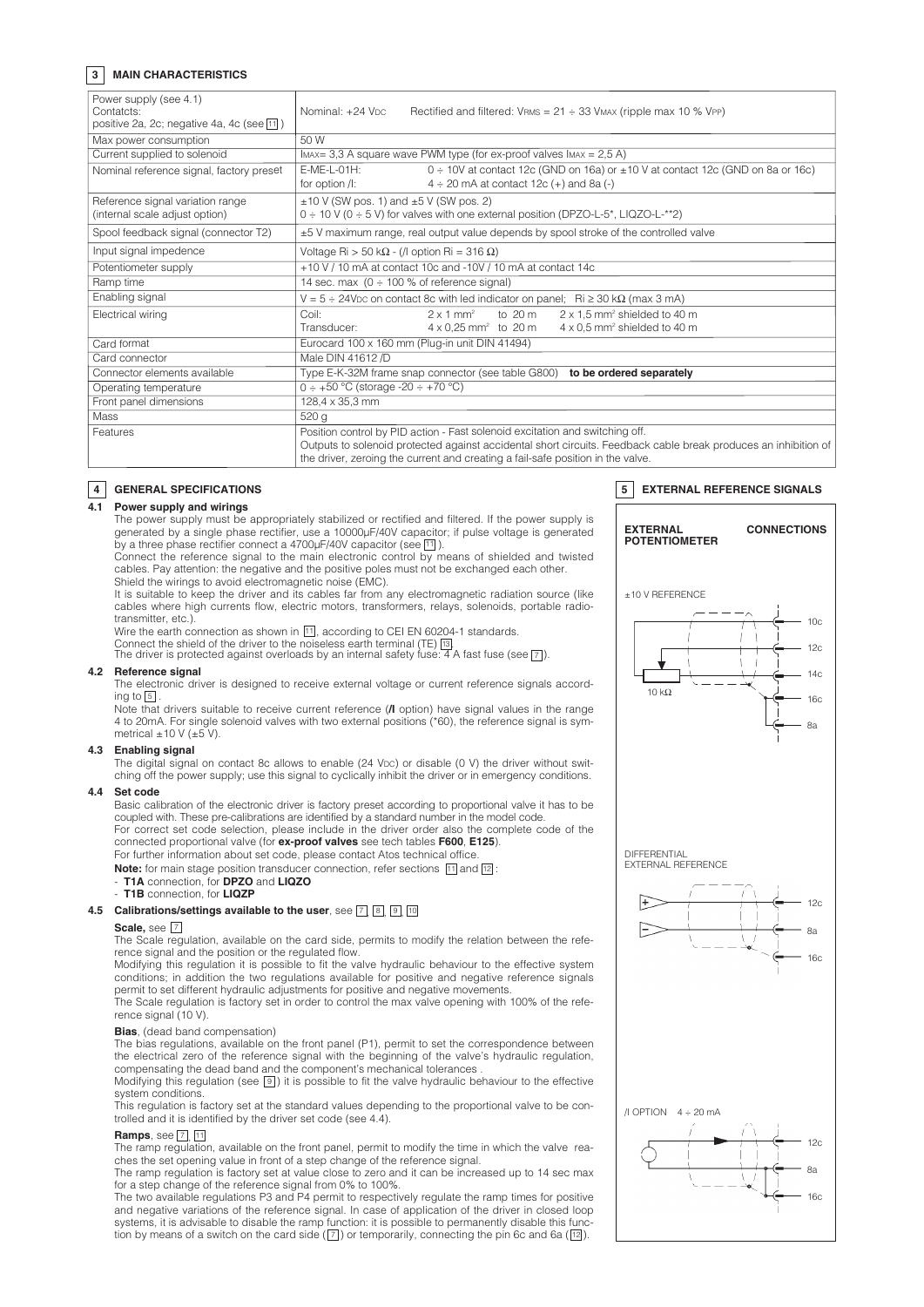## **6 INSTALLATION AND START-UP**

## **6.1 Warning**

- Do not insert or remove the driver while the electronic system is energized.
- Connect the electronic driver according to the desired connection diagram  $($ see  $[10, 11]$
- The voltages must be always measured in reference to the GND (pin 16a of the connector).
- $-$  Refer  $\boxed{8}$  to identify components mentioned in the setting procedure.
	- To check the reference signal and the regulated valve opening , use the test points T1 and T2 the on front panel.

#### **6.2 Start-up**

 Factory preset adjustments may not meet the desired requirements for the specific application and performances can be optimized by on-site re-adjustments of bias, scale and ramps potentiometers, in sequence. It is advisable to perform calibration procedures in the order given below.

## **Bias adjustment** (dead band compensation), see 8, 9, 10

- Supply a reference signal voltage  $= 0V<sub>DC</sub>$ .
- Gradually turn bias potentiometer P1 until a movement of the controlled actuator is obtained.
- Turn slowly in the opposite sense, until stop is obtained.

#### **Scale adjustment**, see  $\boxed{7}$ , **9**, 10

Factory pre-set reference signal is  $\pm$  10V (selector in position 1). If a 0  $\div$  5V ( $\pm$  5V) reference signal is available, set selector in position 2 (see  $\boxed{7}$ -A).

- Only in particular cases when a non standard reference signal is available it is possible to adjust maximum valve opening with scale regulation proceeding as follow :
- supply max reference signal voltage (repeat for max negative voltage) in the specified range and turn counterclockwise internal scale potentiometers P5 and P6 (factory preset to 100%) to reduce valve opening (see  $\boxed{7}$ -C).

## **Ramps**, see  $\boxed{7}$ , 8

 If the card is being used in a open loop system push the switch from position ramp off (standard) to ramp on, (see  $\boxed{7}$ -B). Calibrate the ramp settings only if dynamic impacts and tendencies towards instability persist after optimizations of the whole system. Adjust the ramp settings using the ramp potentiometers (P3 and P4) until the phenomenon has been eliminated (Clockwise rotation = increase in ramp time).

## **8 E-ME-L-01H TOPOGRAPHICAL VIEW OF REGULATIONS**



# Valve Opening DISSYMMETRICAL RISING AND FALLING RAMPS GENERATOR P3 P4 Time P3 P4 CONNECT TO AN EFFICIENT EARTH POINT  $\overline{\circ\circ}$ FUSE**C C B B A A**  $POS.1 = 0 ÷ +10 / ±10V$ <br>(STD SETTING) Ū **A** SCALE lo SWITCH POS.  $2 = 0 \div 15 / 15$ RAMP ON ٦ **B** RAMP **SWITCH** RAMP OFF (STD SETTING) **C**  $PS$   $W$ /  $P6$ Valve opening [%] ATTENUATION TILL 20% OF FULL REFERENCE SIGNAL P5 Reference IV P<sub>6</sub>

**7 RAMPS AND SETTINGS**

## **9 E-ME-L-01H DIAGRAM**



# **10 IMPORTANT INSTRUCTIONS**

## **ELETTROMAGNETIC COMPATIBILITY**

Atos electronic drivers and proportional valves are designed according to the 2014/30/UE Directive (Electromagnetic Compatibility) and according to EN 50081-2 (Emission) and EN 50082-2 (Immunity) standards. The electromagnetic compatibility of electronic drivers is valid only for wirings realized accor**ding to the typical electric connections shown in this technical table.** The device must be verified on the machine because the magnetic field may be different from the test conditions.

**SAFETY**

The electrical signals (for example reference signals, feedback and enable signal) of electronic drivers must not be used to realize safety conditions of the machine. This is in accordance with the provisions of European directives (Safety requirements of fluid technology systems and components-hydraulics, EN 982). Special attention must be payed to switch-on/switch-off of electronic drivers because they could produce uncontrol**led movements of actuators operated by the proportional valves.**